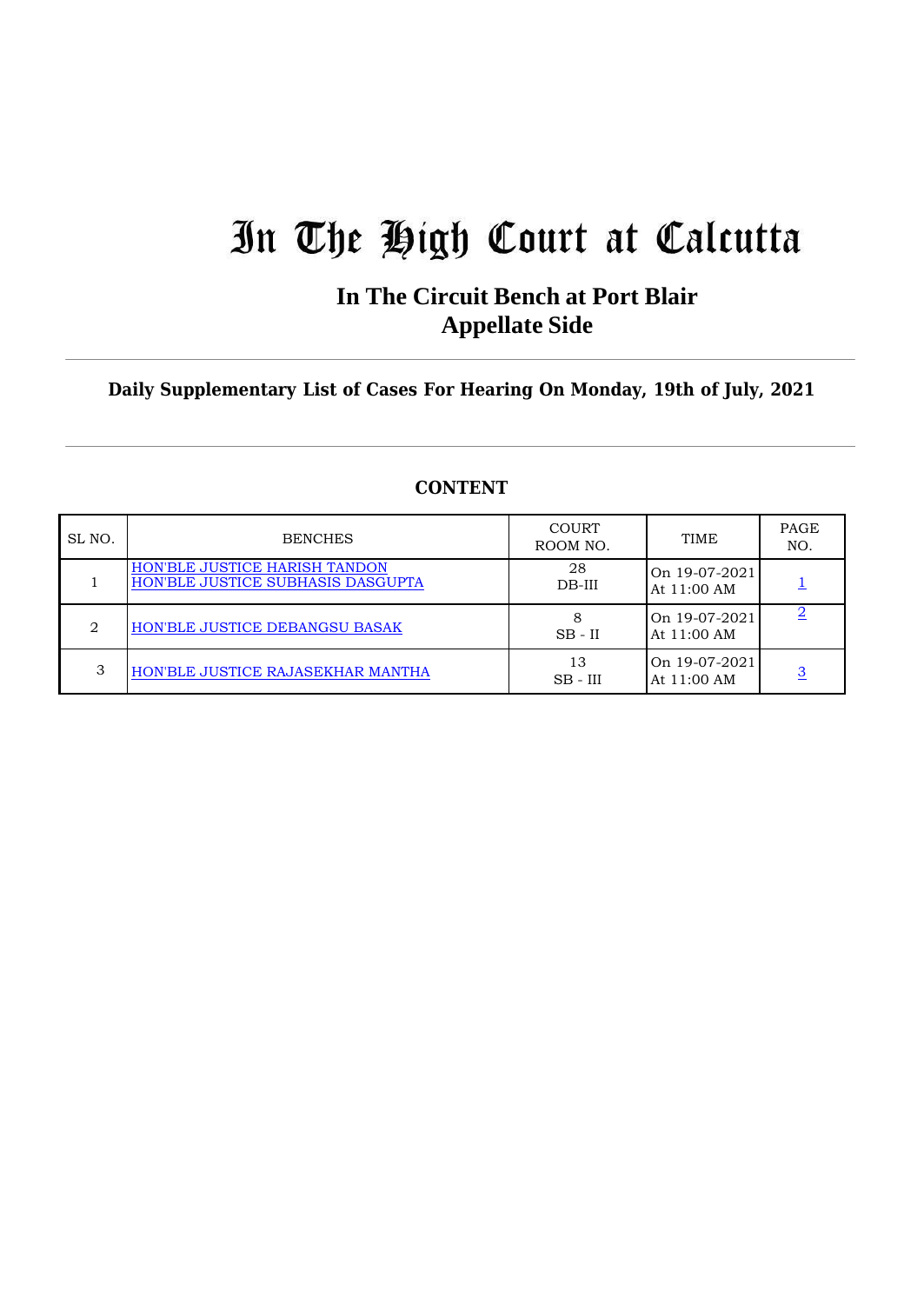

## Calcutta High Court **In The Circuit Bench at Port Blair**

## **Appellate Side**

**DAILY CAUSELIST For Monday The 19th July 2021**

**COURT NO. 28**

**DIVISION BENCH (DB - III)** 

**AT 11:00 AM HON'BLE JUSTICE HARISH TANDON HON'BLE JUSTICE SUBHASIS DASGUPTA**

**(VIA VIDEO CONFERENCE)**

**FROM PRINCIPAL BENCH**

#### **APPLICATION FOR BAIL**

<span id="page-1-1"></span><span id="page-1-0"></span>1 CRM/7/2021 (20.07.2021) D.SURYA NARAYAN VS THE STATE

D.ILANGO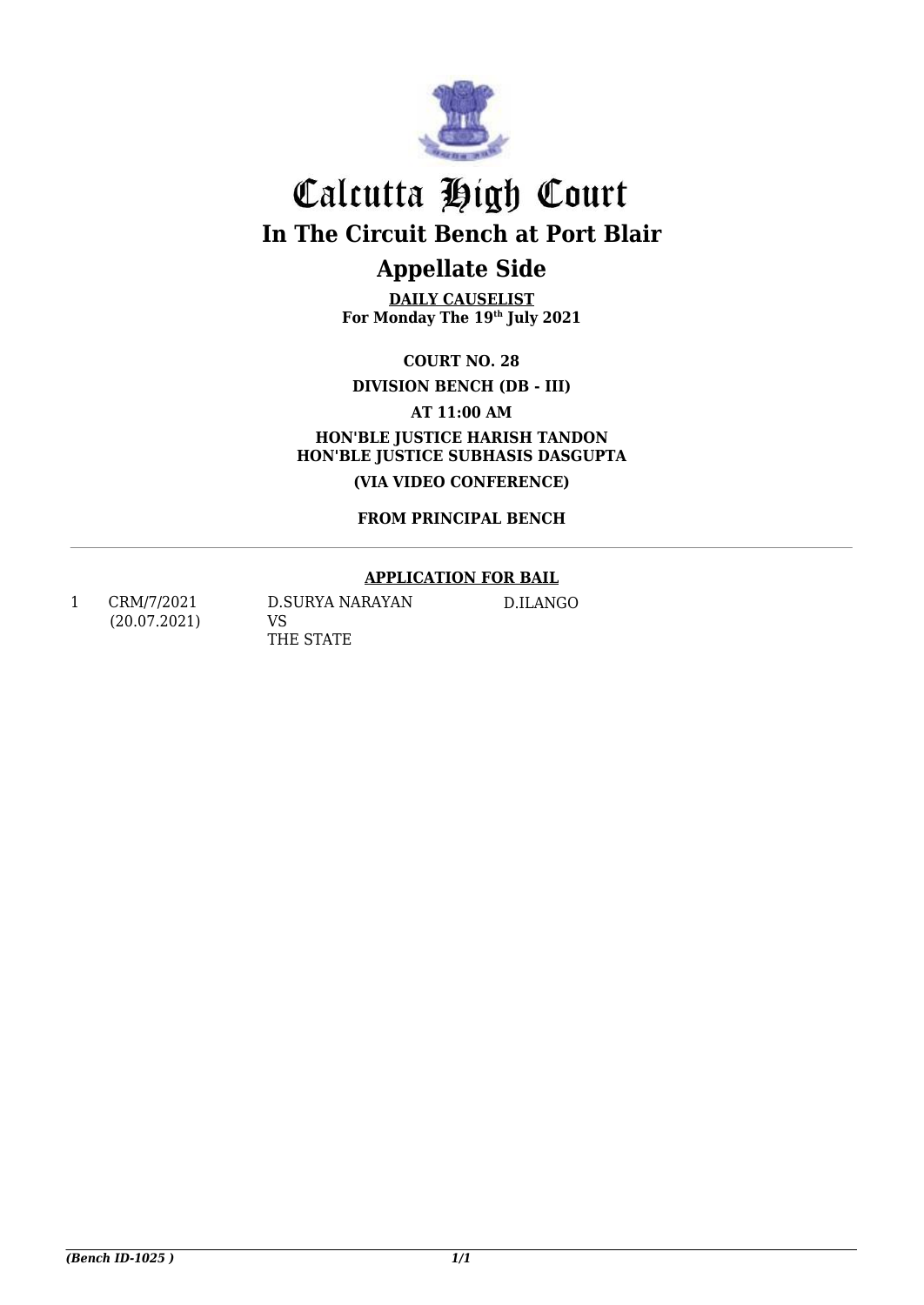

# Calcutta High Court **In The Circuit Bench at Port Blair**

## **Appellate Side**

**DAILY CAUSELIST For Monday The 19th July 2021**

**COURT NO. 8 SINGLE BENCH (SB - II) AT 11:00 AM HON'BLE JUSTICE DEBANGSU BASAK (VIA VIDEO CONFERENCE)**

### **FROM PRINCIPAL BENCH**

### **MOTION**

<span id="page-2-1"></span><span id="page-2-0"></span>1 WPA/182/2021 M/S ABLE AVIATION (INDIA)

PRIVATE LIMITED VS THE UNION OF INDIA GOPALA BINNU KUMAR

IA NO: CAN/1/2021